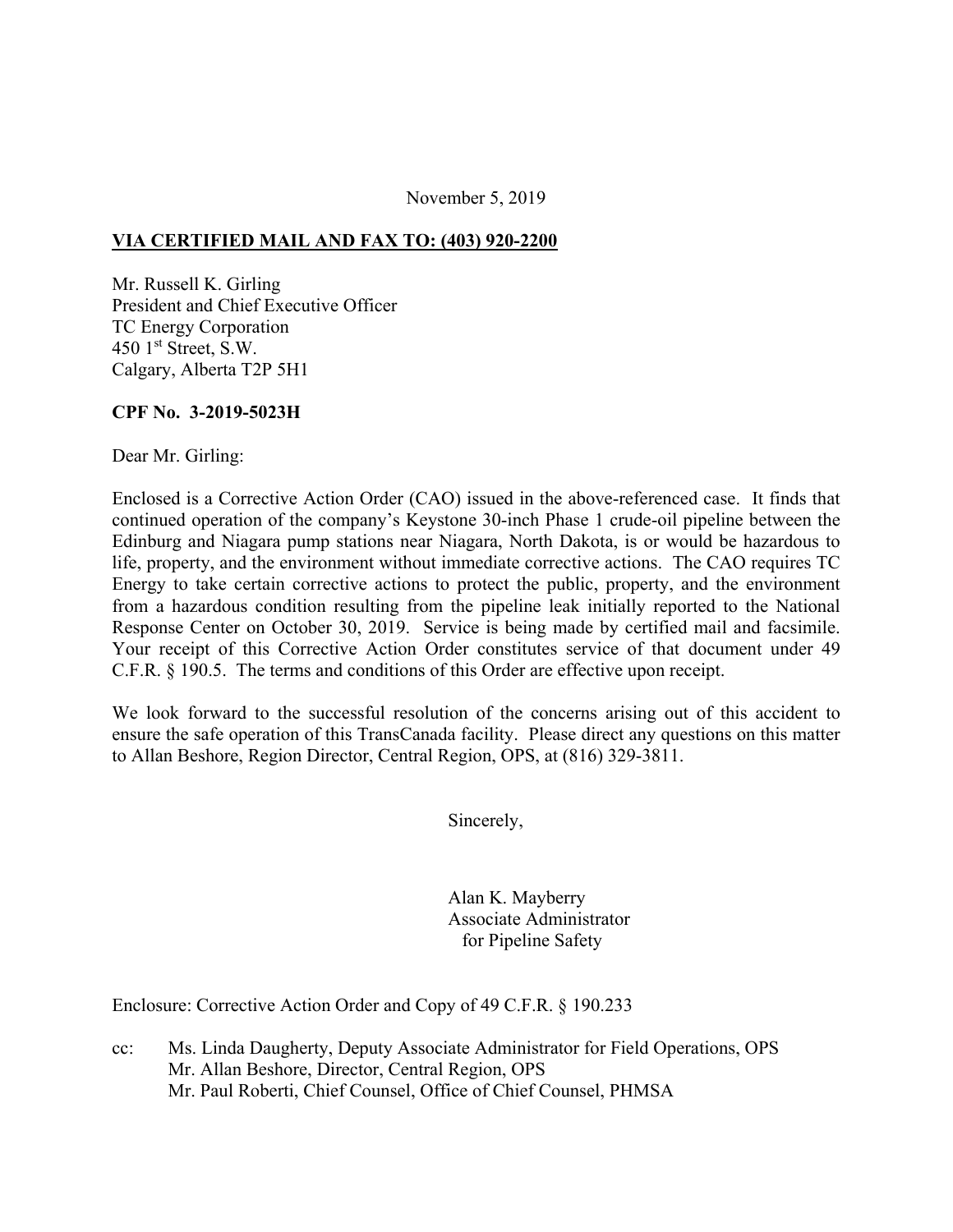- Ms. Sonya Kirby, Vice President, Pipeline Safety & Compliance, TC Energy, 450 1st Street, S.W. Calgary, Alberta T2P 5H1
- Mr. Erick Hughes, Manager US Regulatory Compliance, TC Energy, 700 Louisiana Street, Houston, Texas 77002
- Mr. John Barrett, Regulatory Compliance Specialist, TC Energy, 700 Louisiana Street, Houston, Texas 77002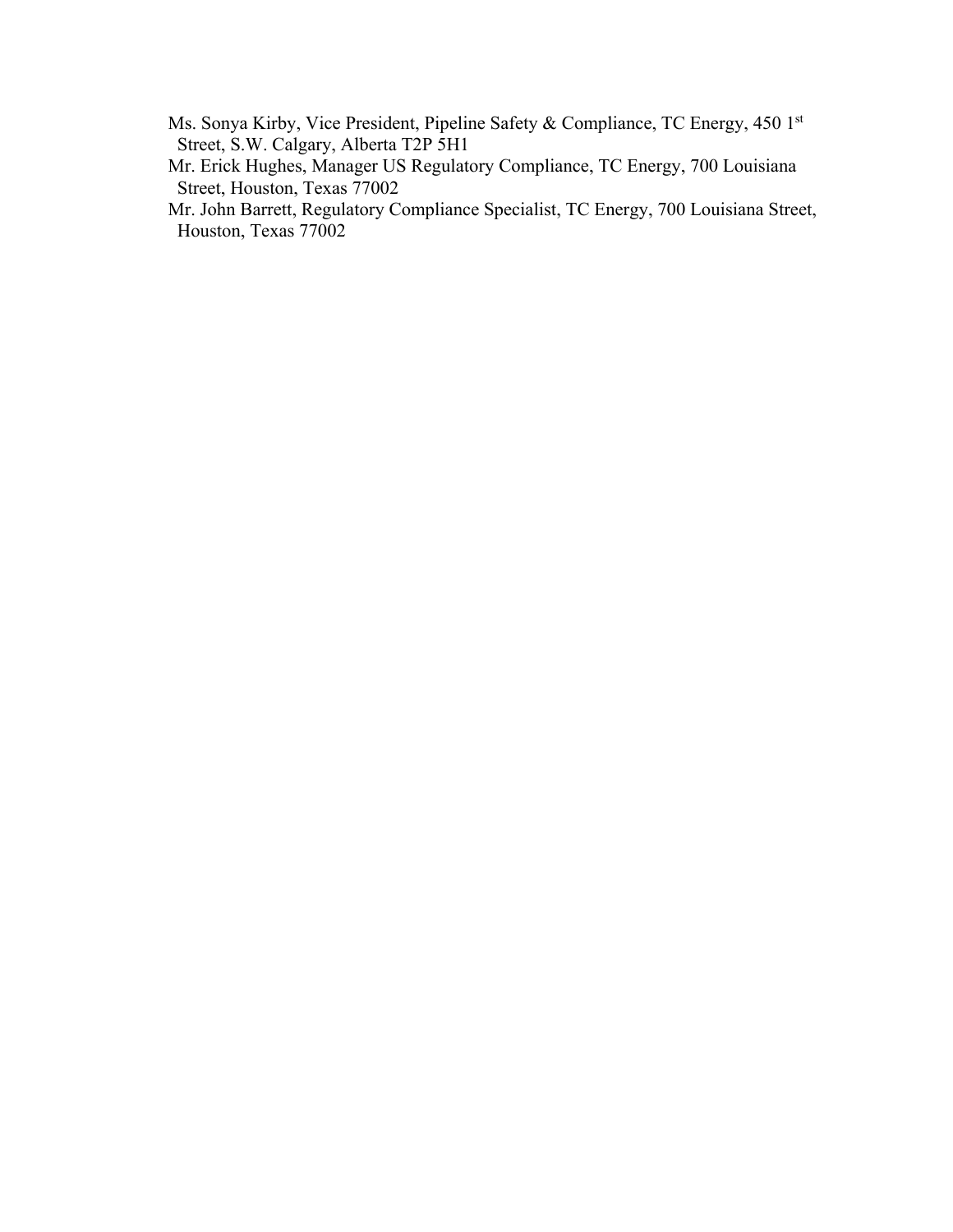## **U.S. DEPARTMENT OF TRANSPORTATION PIPELINE AND HAZARDOUS MATERIALS SAFETY ADMINISTRATION OFFICE OF PIPELINE SAFETY WASHINGTON, D.C. 20590**

)

)

) **)**  ) )

**In the Matter of** )

**TC Energy Corporation,** 

 $\qquad \qquad \Box$ 

**Respondent.** 

**CPF No. 3-2019-5023H** 

# **CORRECTIVE ACTION ORDER**

### **Purpose and Background:**

This Corrective Action Order (Order) is being issued under authority of 49 U.S.C. § 60112 to require TC Energy Corporation (TC or Respondent), to take necessary corrective actions to protect the public, property, and the environment from potential hazards associated with a release from its 30-inch crude oil transmission pipeline near Edinburg, North Dakota (Failure). The Failure occurred on the approximately 41.9-mile pipeline segment referred to as "the Keystone 30-inch Phase 1 Line" that runs between the Edinburg Pump Station and the Niagara Pump Station near Niagara, North Dakota (Affected Segment). The Affected Segment is part of TC's existing Keystone Pipeline, which is a 2,687-mile hazardous liquid pipeline system between Hardisty, Alberta, Canada and Patoka, Illinois, and Port Arthur, Texas.<sup>1</sup> This Order finds that continued operation of the Affected Segment without corrective action is or would be hazardous to life, property, or the environment and requires Respondent to take immediate action to ensure its safe operation.

On October 30, 2019, TC notified the National Response Center (NRC) of a crude-oil release from its 30-inch pipeline near Edinburg, North Dakota. At approximately 9:52 p.m. CDT on October 29, 2019, the operator's control room observed the Edinburg Pump Station tripped and shut down. At approximately 9:53 p.m. the control room received two Leak Detection Triggers and at 9:55 p.m. the pump station was closed. A technician was dispatched to the station but due to wind and darkness, the technician could not identify any issues at the pump station, so the individual began driving the right-of-way (ROW). The technician returned to the pump station and conducted another survey when the individual identified crude oil on the ground. Once daylight conditions started, TC found the release site approximately 300 feet downstream (south) of the Edinburg Pump Station. The initial release estimate was 1,001 barrels (42,042 gallons), with a worst-case discharge calculation of 9,120 barrels (383,040 gallons).

Pursuant to 49 U.S.C. § 60117, the Pipeline and Hazardous Materials Safety Administration

<sup>&</sup>lt;sup>1</sup> TC Energy website, *available at* [https://www.tcenergy.com/operations/oil-and-liquids/](https://www.tcenergy.com/operations/oil-and-liquids) (last accessed November 4, 2019).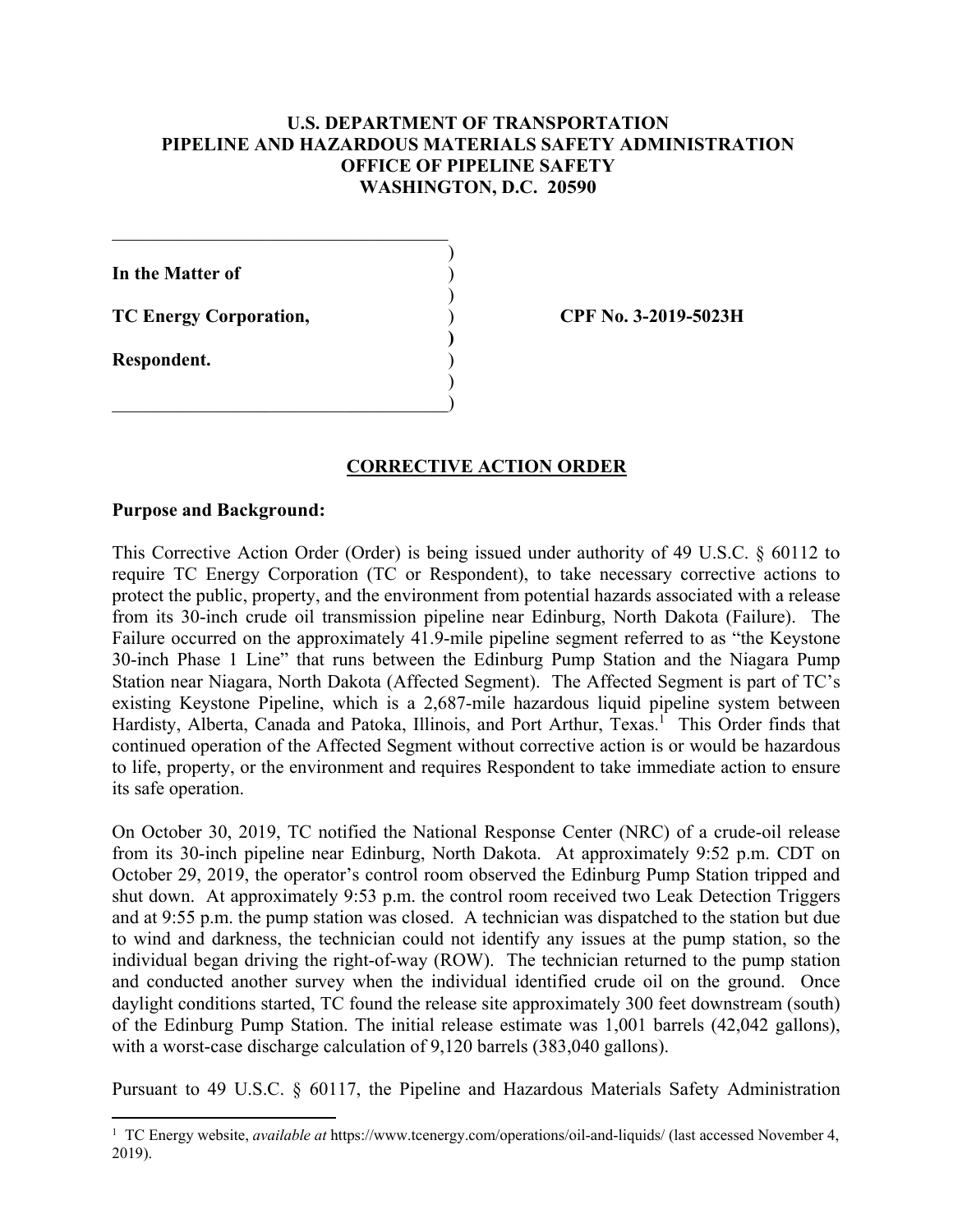(PHMSA), Office of Pipeline Safety (OPS), initiated an investigation immediately following notice of the incident.

## **Preliminary Findings:**

- TC initially reported the incident to the NRC at 11:20 pm CDT (local time) on October 29, 2019 (NRC Report No. 1262553), indicating the quantity released as 1,001 barrels (42,042 gallons).
- There were no fires, injuries, fatalities or evacuations associated with this accident.
- On October 29, 2019, at approximately 9:52 p.m. CDT the operator's control room observed the Edinburg Pump Station tripped and shut down. At approximately 9:53 p.m. the control room received two Leak Detection Triggers and at 9:55 p.m. the pump station was closed. A technician was dispatched to the station but due to wind and darkness, the technician was unable to identify any issues at the pump station, so the individual began driving the ROW. The technician returned to the station and did another survey, when the technician identified the product on the ground. Once daylight conditions started, TC found the release site approximately 300 feet downstream (south) of the Edinburg Pump Station. The release location is in an open field located in Walsh County, North Dakota, approximately three miles west of the town of Edinburg, North Dakota (Failure Site). The Failure Site is located at Mile Post (MP) 34.3, approximately 300 feet downstream of the Edinburg Pump Station. There are approximately 15 miles between the Edinburg Pump Station upstream of the Failure Site and the nearest block valve downstream of the Failure Site.
- TC plans to remove the pipe from the Failure Site and ship it to an independent thirdparty metallurgical laboratory approved by PHMSA for testing. TC will document the chain-of-custody of the pipe and any additional evidence that is removed from the Failure Site and transported to the metallurgical laboratory.
- The Keystone Pipeline moves crude oil from Hardisty, Alberta, Canada to Patoka, Illinois, and to Port Arthur, Texas. This 30-inch Phase 1 portion of the system consists of a 1,082-mile-long pipeline, 23 pump stations, a terminal facility in Patoka, Illinois, and related facilities that start at the Canadian Border in North Dakota and traverse the midwestern states of South Dakota, Nebraska, Kansas and Missouri, terminating in Patoka, Illinois. It was constructed from June 2008 until March 2010.
- The specific pipeline section that failed was installed in 2008 as part of Spread 1A. Henkels & McCoy, Inc**.** was the contractor on this spread. The pipe is 30 inches in diameter and constructed of API 5L X-70 line pipe manufactured by Berg Steel Pipe Corporation. The pipe has a double-submerged arc welded (DSAW) longitudinal seam and is coated with a fusion bond epoxy coating.
- PHMSA issued a special permit to TC for construction and operation of the Keystone Pipeline on April 30, 2007, allowing the pipeline to be operated at a stress level of 80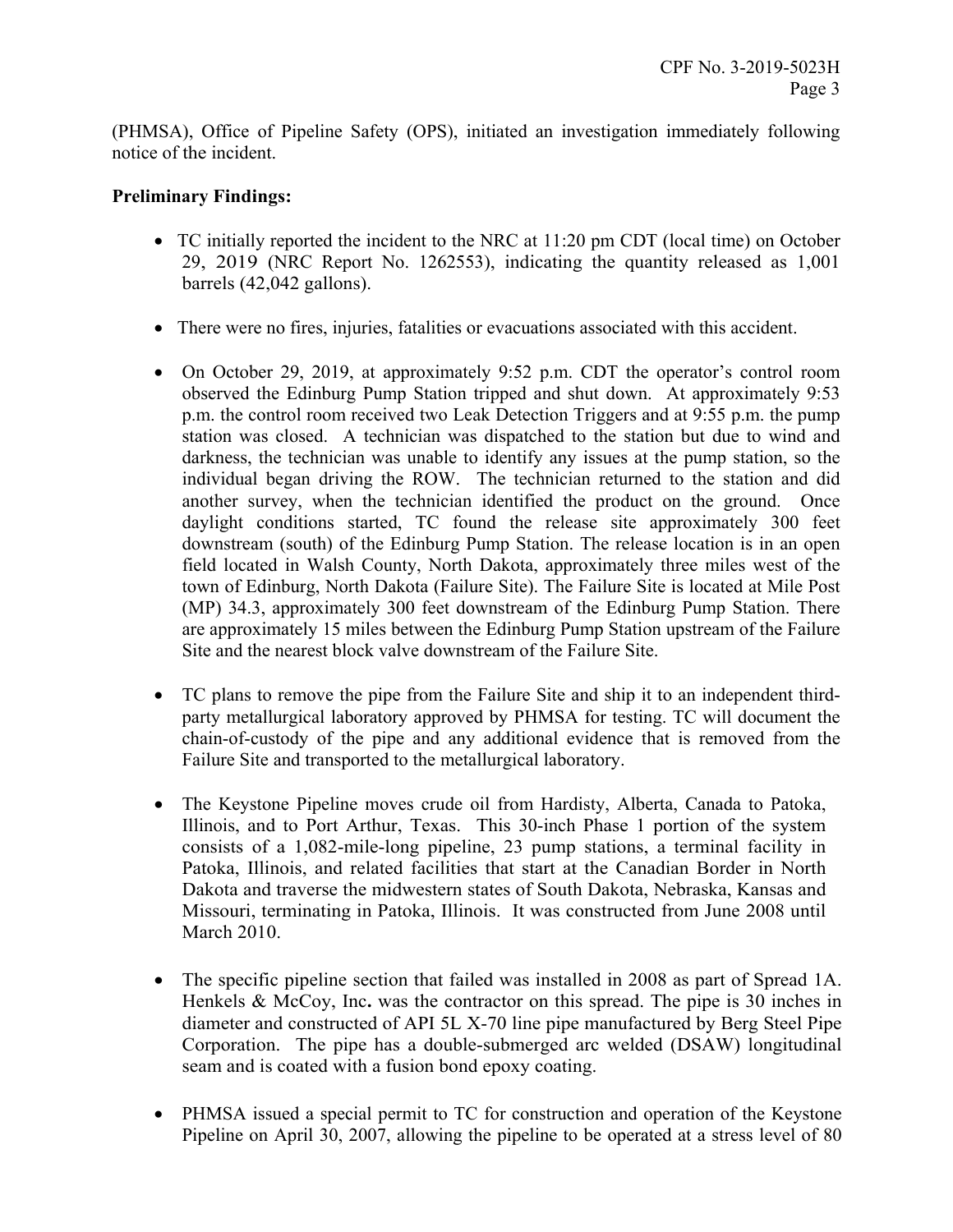percent of the steel pipe's specified minimum yield strength (SMYS), as opposed to the normal operating pressure for hazardous liquid pipelines of 72 percent of SMYS under 49 CFR 195.106 (Special Permit). The Special Permit contained 51 conditions and was designed to provide for a level of safety equal to, or greater than, the regulations in effect at the time by requiring TC to more closely inspect and monitor the pipeline over its operational life than similar pipelines installed without a special permit. The Special Permit remains in effect for the life of the Keystone Pipeline unless suspended, modified or terminated by PHMSA.

- PHMSA issued a Corrective Action Order (CPF No. 3-2016-5003H) to TC on April 9, 2016, due to a leak in a cracked tie-in weld. This Order was closed on March 30, 2017, after TC had completed all the required corrective actions.
- PHMSA issued a Corrective Action Order (CPF No. 3-2017-5008H) to TC on November 28, 2017, due to a fracture that initiated at an area of previous mechanical damage. This Order was closed on January 29, 2019, after TC completed all of the required corrective actions.
- Keystone Pipeline traverses several High Consequence Areas (HCA), as defined under 49 C.F.R. § 195.450, and navigable rivers. There were no HCAs or unusually sensitive areas, as defined under § 195.6, at the release site.
- Removal of crude oil from the spill area in underway.
- The PHMSA failure investigation is on-going and information could change. This order may be amended based on further findings during the investigation.

### **Determination of Necessity for Corrective Action Order and Right to Hearing:**

Section 60112 of Title 49, United States Code, provides for the issuance of a Corrective Action Order requiring corrective action, which may include the suspended or restricted use of a pipeline facility, physical inspection, testing, repair, replacement, or other action, as appropriate. The basis for making the determination that a pipeline facility is hazardous and requiring corrective action is set forth both in the above-referenced statute and 49 C.F.R.§ 190.233, a copy of which is enclosed.

Section 60112 and the regulations promulgated thereunder provide for the issuance of a Corrective Action Order without prior opportunity for notice and hearing, upon a finding that failure to issue the Order expeditiously will likely result in serious harm to life, property or the environment. In such cases, an opportunity for a hearing will be provided as soon as practicable after the issuance of the Order.

After evaluating the foregoing preliminary findings of fact, I find that the continued operation of the Affected Segment without corrective measures is or would be hazardous to life, property and the environment. Furthermore, after considering the age of the pipe, the circumstances surrounding the Failure, the hazardous nature of the product being transported, the pressure required for transporting the material, the other recent failures of the Keystone Pipeline in April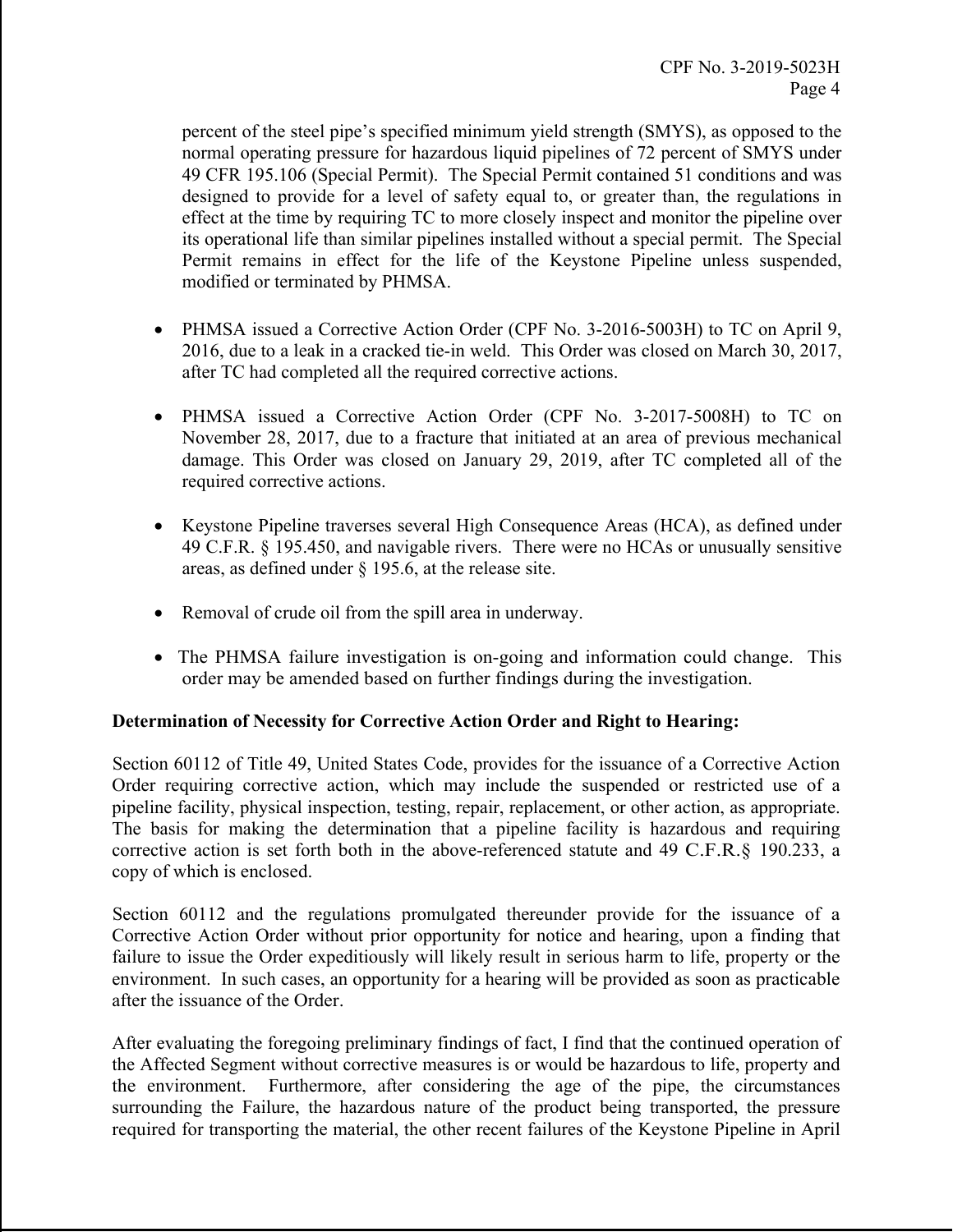2016 and November 2017, the unusual characteristics of the pipe and other equipment used in the Keystone Pipeline and the associated Special Permit issued to ensure its safety, the uncertainties as to the cause of the Failure and the ongoing investigation to determine its cause, I find that a failure to issue this Order expeditiously to require immediate corrective action would result in likely serious harm to life, property, and the environment.

Accordingly, this Corrective Action Order mandating immediate corrective action is issued without prior notice and opportunity for a hearing. The terms and conditions of this Order are effective upon receipt.

Within 10 days of receipt of this Order, Respondent may request a hearing pursuant to 49 C.F.R. § 190.233, to be held as soon as practicable, by notifying the Associate Administrator for Pipeline Safety in writing, with a copy to the Director, Central Region, PHMSA (Director). If a hearing is requested, it will be held telephonically or in-person in Kansas City, Missouri.

After receiving and analyzing additional data in the course of this investigation, PHMSA may identify other corrective measures that need to be taken. Respondent will be notified of any additional measures required and amendment of this Order will be considered. To the extent consistent with safety, Respondent will be afforded notice and an opportunity for a hearing prior to the imposition of any additional corrective measures.

## **Required Corrective Actions:**

Pursuant to 49 U.S.C. 60112, I hereby order TC to immediately take the following corrective actions with respect to the Affected Segment:

- 1. *Shutdown of the Affected Segment.* The 30" Keystone Pipeline from the Edinburg Pump Station (MP 34.3) to the Niagara Pump Station (MP 76.2), defined above as the Affected Segment, is currently out of service and must remain shut down until its restart in accordance with this Order.
- to-service plan and submit the plan to the Director prior restarting the Affected Segment. 2. *Restart and Return-to-Service Plan.* The Respondent must develop a restart and return-The plan must specify any appropriate pressure restriction to ensure safety of the Affected Segment.
- 3. *Testing of Failed Pipeline Section.* Respondent must deliver the failed section of pipe to an independent third-party laboratory approved by the Director for metallurgical analysis and testing as soon as possible. Chain-of-custody must be documented by Respondent when handling and transporting the failed pipe section and other evidence from the Failure Site. TC must provide PHMSA with the opportunity to have a representative be present for the cut out and transfer of the failed pipeline section for transportation to the metallurgical laboratory, as well as any metallurgical testing performed, regardless of location.
- 4. *Remedial Work Plan.* Within 120 days following receipt of this Order, TC must submit a Remedial Work Plan (RWP) to the Director for approval. The RWP must provide for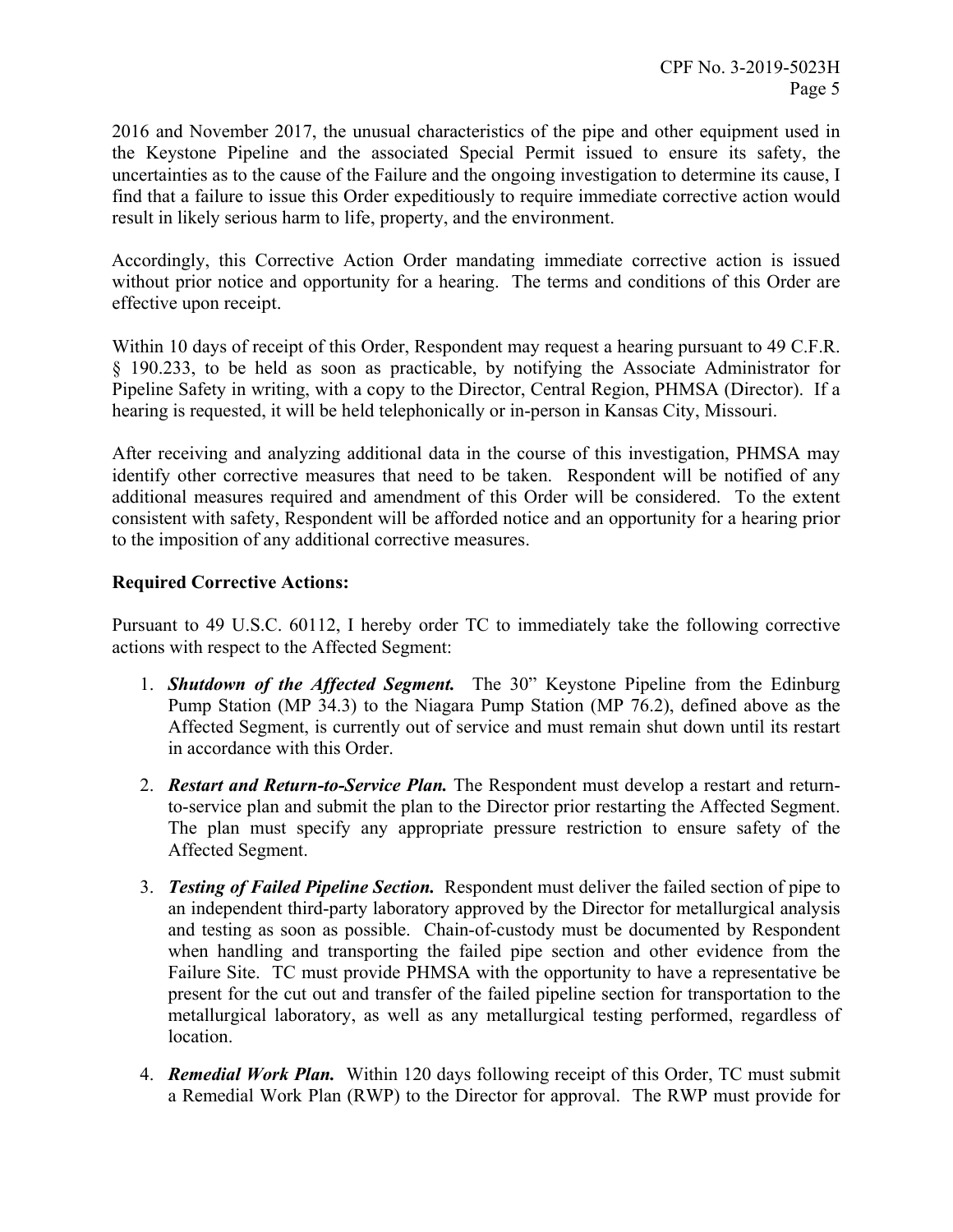the verification of the integrity of the Affected Segment and must address all factors known or suspected in the Failure, including, but not be limited to, the following:

- a. A review of records for the entire construction of Spread 1A, in-line inspection reports, and any other data pertinent to the analysis of the failed pipe;
- b. All information gained through a history review of the pipeline, operational experience, the failure investigation, the root cause analysis, and the two previous failures that occurred in 2016 and 2017; and
- c. An integration, conducted and documented in accordance with sound engineering principles, of the information gathered and analyzed in items 4(a) and 4(b), and implemented into an RWP designed to prevent reoccurrence:
- 5. *Removal of Pressure Restriction.* The Director may allow the removal or modification of any approved pressure restriction that is part of the restart and return-to-service plan. TC must demonstrate that the removal or modification of the pressure restriction, or restoring the pipeline to its pre-Failure operating pressure, is justified based on a reliable engineering analysis showing that the pressure increase is safe considering all known defects, anomalies, and operating parameters of the Keystone Pipeline.
- 6. *Root Cause Failure Analysis.* Within 90 days following receipt of the metallurgical analysis from the metallurgical laboratory, TC must complete a root cause failure analysis (RCFA) that is facilitated and validated by an independent third party vendor acceptable to the Director. The RCFA must document the decision-making process used in the analysis and all factors contributing to the Failure. The final report must include findings and any lessons learned and whether the findings and any lessons learned are applicable to other locations on the Keystone Pipeline. TC must submit a final RCFA report to the Director.
- 7. *Order Revisions.* Upon approval by the Director, the RWP, including any subsequent revisions approved by the Director, is automatically incorporated into this Order. The RWP must be revised as necessary to incorporate the results of actions undertaken pursuant to this Order and, whenever necessary, to incorporate new information obtained during the failure investigation and remedial activities. TC must submit any such plan revisions to the Director for prior approval. The Director may approve plan elements incrementally.
- 8. *Implementation of Approved Work Plan.* TC must implement the RWP as approved by the Director, including any revisions to the plan, according to the timelines set forth in the RWP.
- 9. *Quarterly Reports.* TC must submit quarterly reports to the Director that:
	- a. Include all available data and results of the testing and evaluations required by this Order; and
	- b. Describe the progress of the repairs or other remedial actions being undertaken under this Order. The first quarterly report shall cover the period from October 29, 2019 through December 31, 2019, and shall be submitted to the Director by